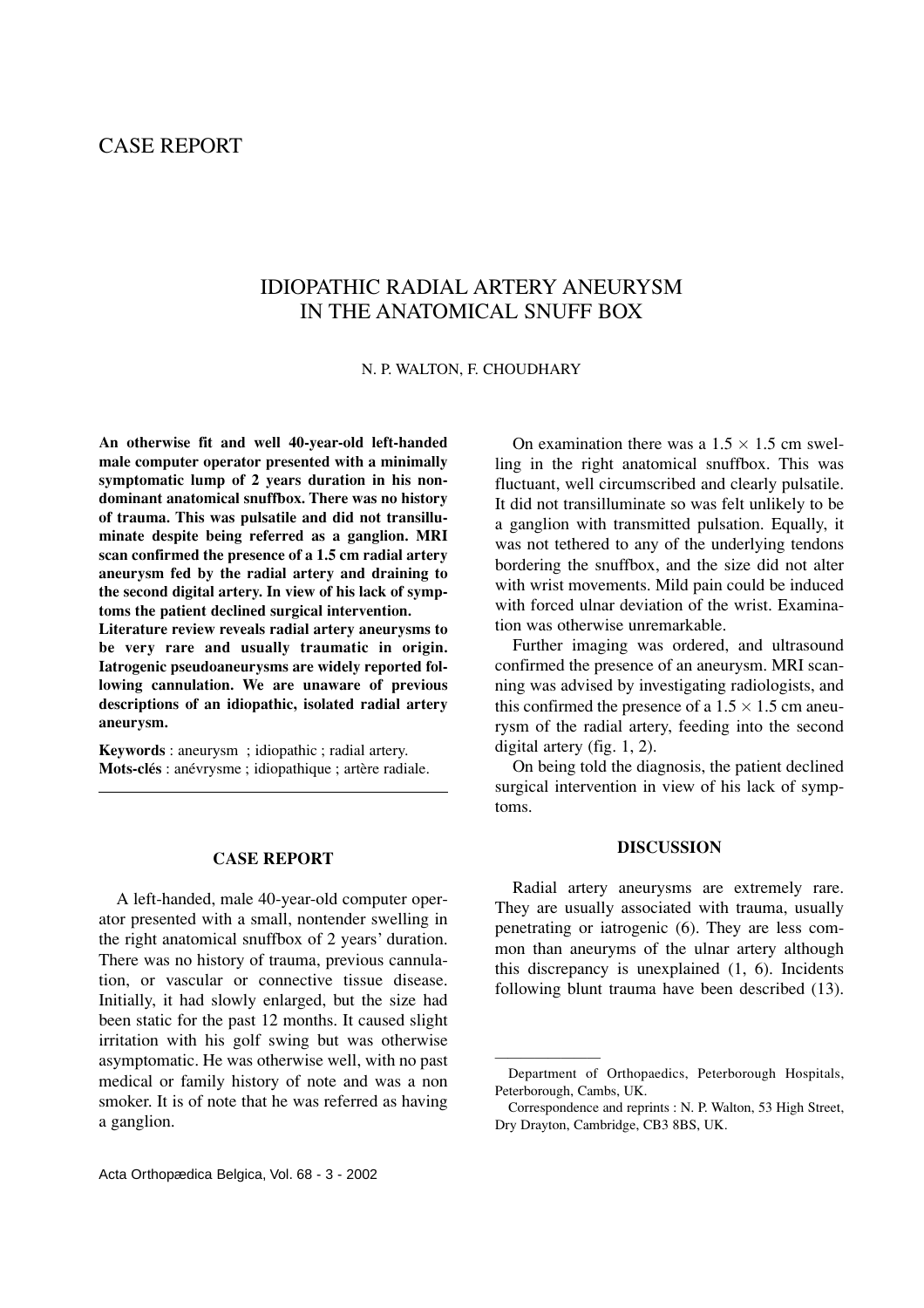

*Fig. 1.* — T1-weighted image showing aneurysm distal to scaphoid.



*Fig. 2.* — T2 –weighted showing aneurysmal radial artery and run-off.

Both true and false aneurysms have been described following cannulation of the radial artery with a rate of 6 per 12,500 and usually associated with infection (2). An episode of radial artery pseudoaneurysm following excision of a wrist ganglion has also been reported (8). The above cases usually had a clear causative episode and an acute history.

Aneurysms of more insidious onset have been reported in arteriosclerosis (12) and neurofibromatosis, where vasculopathy is well recognized (4, 11).

The case we present has no obvious etiology and, as far as we are aware, is unique because of this. One could speculate with regard to a cause, for instance a loose wristwatch causing local pressure on the anatomical snuff-box, but this would remain speculation.

Diagnosis remains difficult, with pulsatility usually only detectable if the aneurysm is superficial. Misdiagnosis of a ganglion remains the pitfall. Equally, ganglia may be intimately related to the radial artery and present with transmitted pulsation. Peripheral aneurysms have been reported as presenting with distal embolism from an intraluminal clot (7).

Imaging plays a key part in diagnosis, and non invasive methods e.g. Duplex Doppler and MRI may supersede arteriography (10).

Treatment depends on collateral circulation, but early intervention is advocated to avoid complications such as embolization.

The method of treatment remains controversial. Options include simple ligation of the involved vessel and excision of the sac (9) ; ligating the main vessel, provided the other forearm vessel remains intact  $(3)$ ; repair of the defect directly  $(10)$  or by vein patching or grafting (5). Sadly, despite adequate counselling, our patient declined intervention.

The key message is that radial artery aneurysms do occur in numerous settings, and the diagnosis should be borne in mind. Adequate imaging is essential when clinical doubt remains concerning 'ganglia' if unpleasant intra-operative surprises are to be avoided. This is of particular relevance in that if an aneurysm is found intra- operatively, although early surgical intervention is generally advocated, the treatment of choice remains controversial.